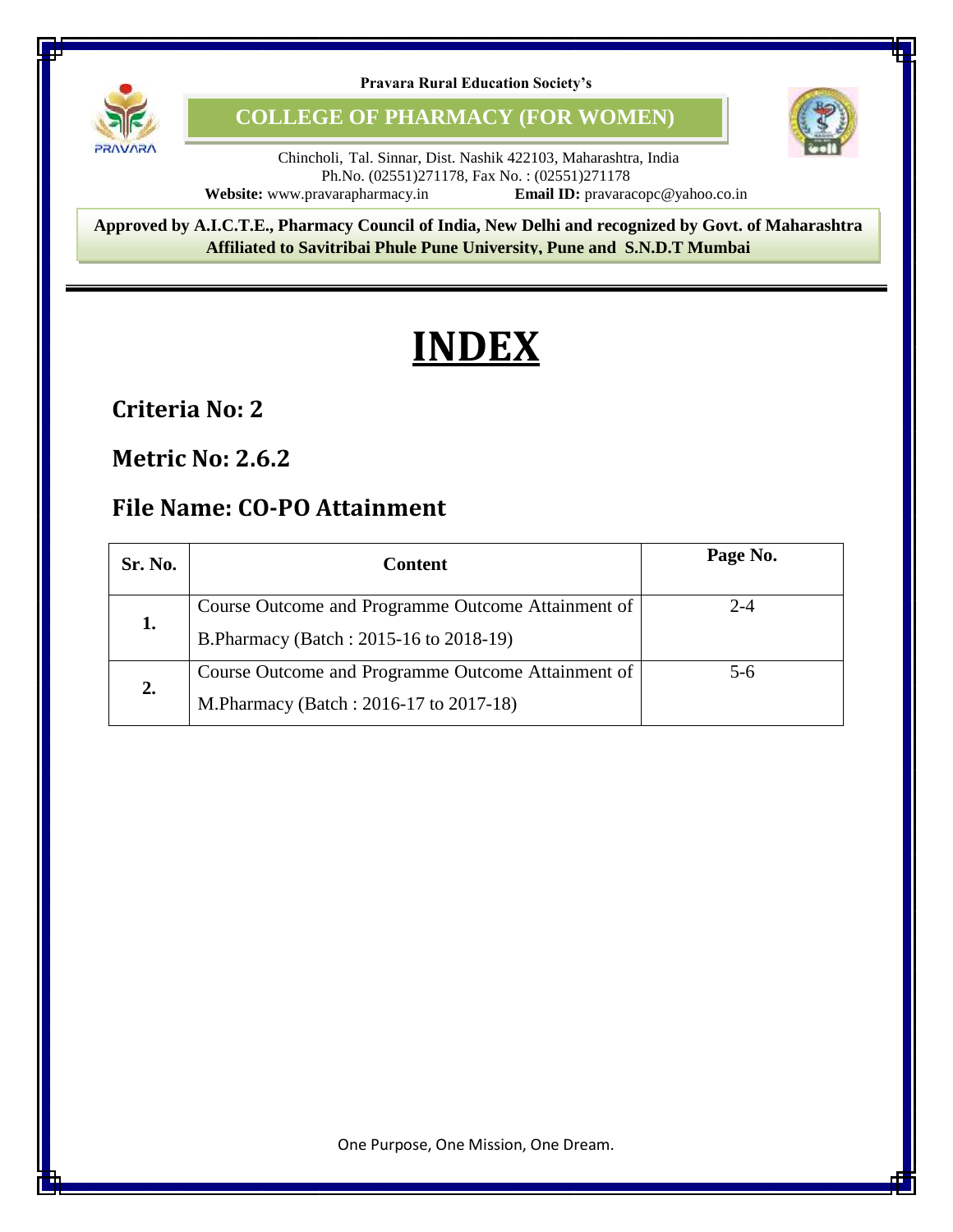



**COLLEGE OF PHARMACY (FOR WOMEN)** 



 $\begin{minipage}[t]{.45\textwidth} \begin{minipage}[t]{.45\textwidth} \begin{minipage}[t]{.45\textwidth} \begin{minipage}[t]{.45\textwidth} \begin{minipage}[t]{.45\textwidth} \begin{minipage}[t]{.45\textwidth} \begin{minipage}[t]{.45\textwidth} \begin{minipage}[t]{.45\textwidth} \begin{minipage}[t]{.45\textwidth} \begin{minipage}[t]{.45\textwidth} \begin{minipage}[t]{.45\textwidth} \begin{minipage}[t]{.45\textwidth} \begin{minipage}[t]{.45\textwidth} \begin{minipage}[t]{.45$ 

Approved by A.I.C.T.E., Pharmacy Council of India, New Delhi and recognized by Govt. of Maharashtra Affiliated to Savitribai Phule Pune University, Pune

| Academic Year 2015-16 to Academic Year 2018-19 |      |                              |        |                         |                   |
|------------------------------------------------|------|------------------------------|--------|-------------------------|-------------------|
| <b>COURSE OUTCOME ATTAINMENT (B. PHARMACY)</b> |      |                              |        |                         |                   |
| <b>Course Code</b><br>Sr. No.                  |      | <b>Average % of Students</b> | % Goal | <b>Attainment Level</b> | <b>Target Set</b> |
|                                                |      | <b>Attained CO</b>           |        |                         |                   |
| $\mathbf{1}$                                   | 1101 | 32.36                        | 62.03  | ME                      | 67.03             |
| $\overline{2}$                                 | 1102 | 31.92                        | 63.13  | ME                      | 68.13             |
| 3                                              | 1103 | 36.56                        | 67.18  | EE                      | 72.18             |
| $\overline{4}$                                 | 1104 | 49.22                        | 65.53  | EE                      | 70.53             |
| 5                                              | 1105 | 49.45                        | 63.63  | EE                      | 68.63             |
| 6                                              | 1106 | 47.86                        | 42.28  | EE                      | 47.28             |
| $\overline{7}$                                 | 1201 | 56.59                        | 73.22  | EE                      | 78.22             |
| 8                                              | 1204 | 60.89                        | 75.57  | EE                      | 80.57             |
| 9                                              | 2101 | 36.55                        | 53.48  | ME                      | 58.48             |
| 10                                             | 2102 | 45.85                        | 62.25  | <b>EE</b>               | 67.25             |
| 11                                             | 2103 | 34.09                        | 63.57  | ME                      | 68.57             |
| 12                                             | 2104 | 41.63                        | 63.63  | ME                      | 68.63             |
| 13                                             | 2105 | 33.53                        | 62.53  | <b>ME</b>               | 67.53             |
| 14                                             | 2202 | 54.59                        | 69.40  | EE                      | 74.40             |
| 15                                             | 2204 | 40.92                        | 75.97  | EE                      | 80.97             |
| 16                                             | 2205 | 44.97                        | 76.77  | EE                      | 81.77             |
| 17                                             | 3101 | 48.43                        | 62.35  | EE                      | 67.35             |
| 18                                             | 3102 | 48.26                        | 55.35  | ME                      | 60.35             |
| 19                                             | 3103 | 54.09                        | 72.89  | EE                      | 77.89             |
| 20                                             | 3104 | 42.21                        | 57.89  | EE                      | 62.89             |
| 21                                             | 3105 | 46.83                        | 65.46  | ME                      | 70.46             |
| 22                                             | 3201 | 33.36                        | 60.83  | <b>EE</b>               | 65.83             |
| 23                                             | 3203 | 45.81                        | 79.02  | EE                      | 84.02             |
| 24                                             | 3204 | 41.07                        | 72.40  | EE                      | 77.40             |
| 25                                             | 3205 | 47.24                        | 80.60  | EE                      | 85.60             |
| 26                                             | 4101 | 28.16                        | 45.76  | ME                      | 50.76             |
| 27                                             | 4102 | 34.34                        | 48.46  | ME                      | 53.46             |
| 28                                             | 4103 | 44.64                        | 56.29  | ME                      | 61.29             |
| 29                                             | 4104 | 34.93                        | 64.29  | EE                      | 69.29             |
| 30                                             | 4105 | 27.03                        | 48.70  | EE                      | 53.70             |
| 31                                             | 4106 | 38.67                        | 69.14  | EE                      | 74.14             |
| 32                                             | 4203 | 62.59                        | 81.82  | EE                      | 86.82             |
| 33                                             | 4204 | 43.19                        | 74.67  | EE                      | 79.67             |
| 34                                             | 4206 | 43.46                        | 76.98  | <b>EE</b>               | 81.98             |
| 35                                             | 5101 | 422 102<br>ķ.<br>47.81       | 55.02  | ME                      | 60.02             |
| 36                                             | 5102 | <b>ARD</b><br>37.13          | 51.16  | ME                      | 55.16             |
| 37                                             | 5103 | 50.28                        | 56.77  | ME                      | 61.77             |
| 38                                             | 5104 | 31.79                        | 59.65  | ME                      | 64.59             |
| 39                                             | 5105 | 42.29                        | 56.42  | EE                      | 61.42             |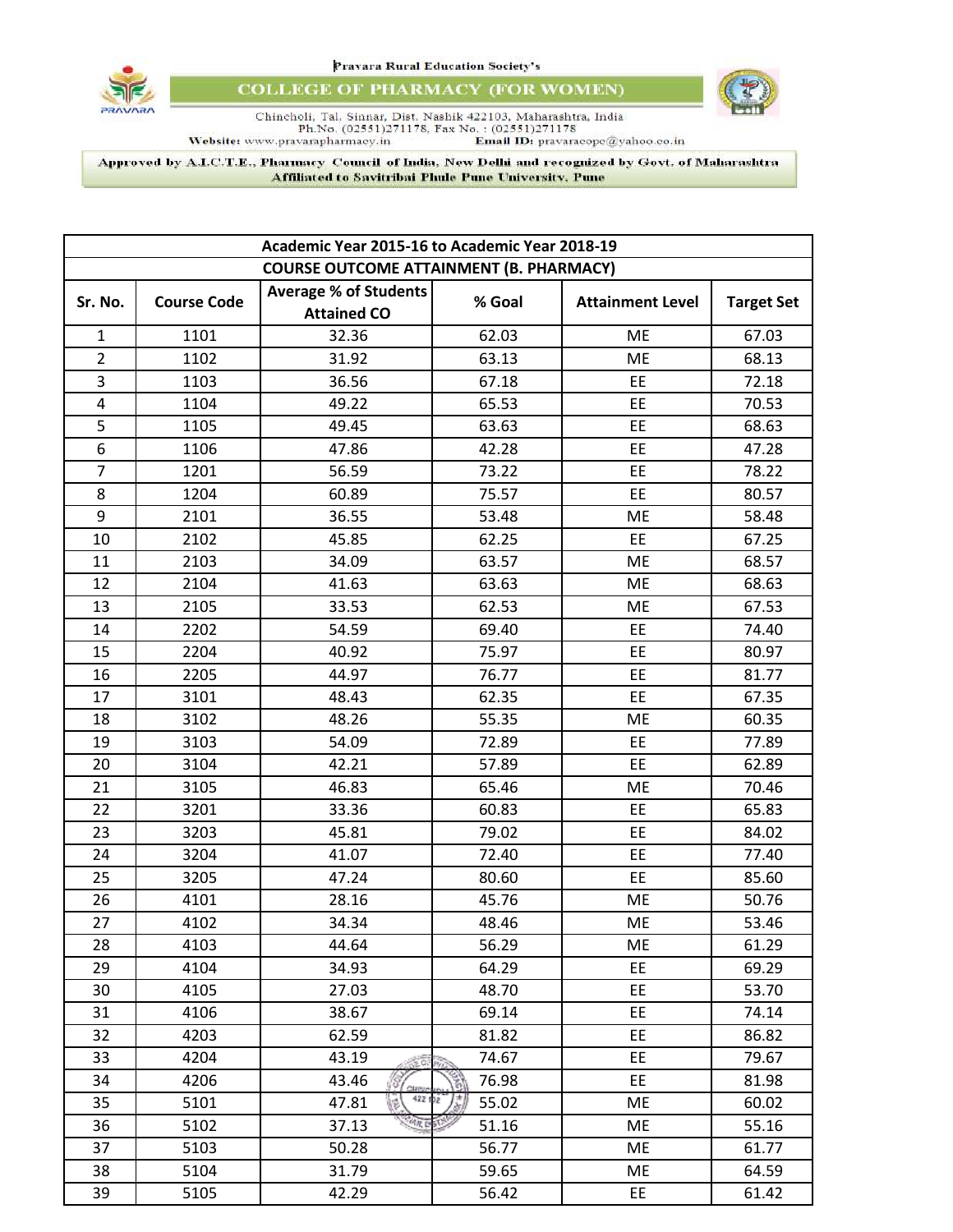

**COLLEGE OF PHARMACY (FOR WOMEN)** 



 $\begin{tabular}{c c c c} \multicolumn{2}{c}{\textbf{Chincholi, Tal, Sinnar, Dist. Nashik 422103, Maharashtra, India}}\\ \multicolumn{2}{c}{\textbf{Ph.No. (02551)271178, Fax No. : (02551)271178}}\\ \multicolumn{2}{c}{\textbf{Website: www.pravarapharmacy.in}} & \textbf{Emall ID: pravaraeope@yahoo.co.in} \end{tabular}$ 

| Approved by A.I.C.T.E., Pharmacy Council of India, New Delhi and recognized by Govt. of Maharashtra<br>Affiliated to Savitribai Phule Pune University, Pune |      |       |       |           |       |
|-------------------------------------------------------------------------------------------------------------------------------------------------------------|------|-------|-------|-----------|-------|
| 40                                                                                                                                                          | 5201 | 52.33 | 50.03 | EE        | 55.03 |
| 41                                                                                                                                                          | 5202 | 42.82 | 72.90 | EE        | 77.90 |
| 42                                                                                                                                                          | 5204 | 43.49 | 71.77 | EE        | 76.77 |
| 43                                                                                                                                                          | 5205 | 41.61 | 71.71 | EE        | 76.71 |
| 44                                                                                                                                                          | 6101 | 36.97 | 50.17 | EE        | 55.17 |
| 45                                                                                                                                                          | 6102 | 46.19 | 61.08 | EE        | 66.08 |
| 46                                                                                                                                                          | 6103 | 37.36 | 49.08 | EE        | 54.08 |
| 47                                                                                                                                                          | 6104 | 47.19 | 56.42 | ME        | 61.42 |
| 48                                                                                                                                                          | 6105 | 55.50 | 70.39 | EE        | 75.39 |
| 49                                                                                                                                                          | 6202 | 41.84 | 69.77 | EE        | 74.77 |
| 50                                                                                                                                                          | 6203 | 47.53 | 62.92 | EE        | 67.92 |
| 51                                                                                                                                                          | 6204 | 75.24 | 74.29 | EE        | 79.29 |
| 52                                                                                                                                                          | 6205 | 47.10 | 77.58 | EE        | 82.58 |
| 53                                                                                                                                                          | 7101 | 56.43 | 43.26 | EE        | 48.26 |
| 54                                                                                                                                                          | 7102 | 52.55 | 69.93 | EE        | 74.93 |
| 55                                                                                                                                                          | 7103 | 50.71 | 50.48 | EE        | 55.48 |
| 56                                                                                                                                                          | 7104 | 38.47 | 44.88 | EE        | 49.88 |
| 57                                                                                                                                                          | 7105 | 60.09 | 67.21 | ME        | 72.21 |
| 58                                                                                                                                                          | 7201 | 42.95 | 74.39 | EE        | 79.39 |
| 59                                                                                                                                                          | 7203 | 72.08 | 56.40 | EE        | 61.40 |
| 60                                                                                                                                                          | 7204 | 30.74 | 79.91 | <b>BE</b> | 74.91 |
| 61                                                                                                                                                          | 8101 | 52.41 | 62.14 | ME        | 67.14 |
| 62                                                                                                                                                          | 8102 | 45.50 | 56.72 | EE        | 61.72 |
| 63                                                                                                                                                          | 8103 | 56.65 | 52.32 | EE        | 57.32 |
| 64                                                                                                                                                          | 8104 | 54.46 | 54.40 | EE        | 59.40 |
| 65                                                                                                                                                          | 8105 | 36.44 | 68.26 | ME        | 73.26 |
| 66                                                                                                                                                          | 8202 | 54.10 | 70.11 | EE        | 75.11 |
| 67                                                                                                                                                          | 8203 | 66.67 | 86.16 | EE        | 91.16 |

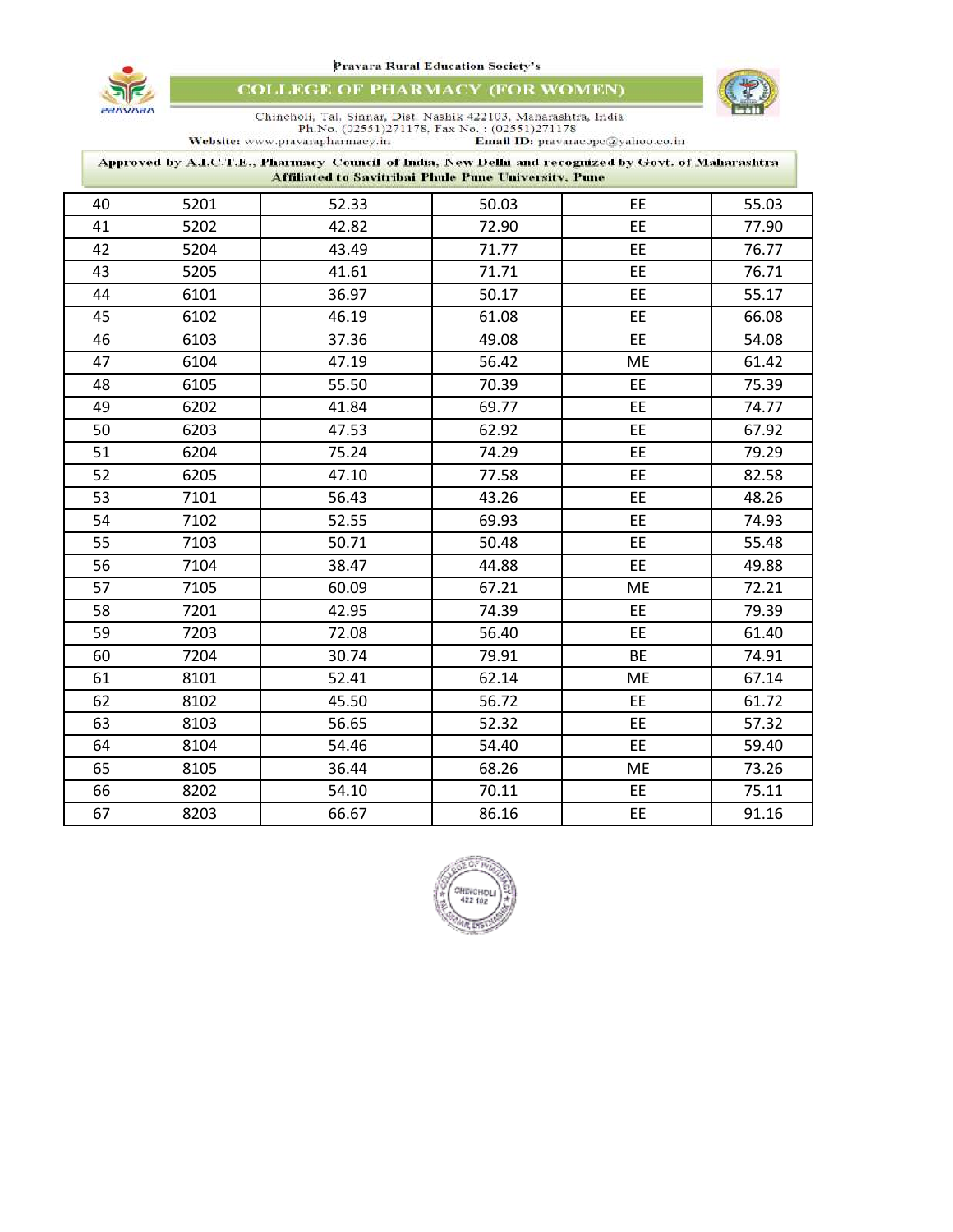



**COLLEGE OF PHARMACY (FOR WOMEN)** 



 $\begin{minipage}[t]{.45\textwidth} \begin{minipage}[t]{.45\textwidth} \begin{minipage}[t]{.45\textwidth} \begin{minipage}[t]{.45\textwidth} \begin{minipage}[t]{.45\textwidth} \begin{minipage}[t]{.45\textwidth} \begin{minipage}[t]{.45\textwidth} \begin{minipage}[t]{.45\textwidth} \begin{minipage}[t]{.45\textwidth} \begin{minipage}[t]{.45\textwidth} \begin{minipage}[t]{.45\textwidth} \begin{minipage}[t]{.45\textwidth} \begin{minipage}[t]{.45\textwidth} \begin{minipage}[t]{.45$ 

Approved by A.I.C.T.E., Pharmacy Council of India, New Delhi and recognized by Govt. of Maharashtra Affiliated to Savitribai Phule Pune University, Pune

| Sr. No.        | PO               | <b>PO Attainment</b> | <b>Student Exist</b><br><b>Survey 2018-19</b> |
|----------------|------------------|----------------------|-----------------------------------------------|
| $\mathbf{1}$   | <b>PO1</b>       | 1.99                 | 2.87                                          |
| $\overline{2}$ | PO <sub>2</sub>  | 1.53                 | 2.23                                          |
| 3              | PO <sub>3</sub>  | 1.69                 | 2.56                                          |
| 4              | PO <sub>4</sub>  | 1.10                 | 1.95                                          |
| 5              | PO <sub>5</sub>  | 0.23                 | 2.15                                          |
| 6              | PO <sub>6</sub>  | 0.76                 | 2.66                                          |
| $\overline{7}$ | PO <sub>7</sub>  | 0.60                 | 2.34                                          |
| 8              | PO <sub>8</sub>  | 1.50                 | 2.44                                          |
| 9              | PO <sub>9</sub>  | 0.62                 | 2.18                                          |
| 10             | <b>PO10</b>      | 0.29                 | 2.21                                          |
| 11             | <b>PO11</b>      | 1.87                 | 3                                             |
| 12             | <b>PSO1</b>      | 1.61                 | 2.02                                          |
| 13             | PSO <sub>2</sub> | 1.39                 | 2.23                                          |
| 14             | PSO <sub>3</sub> | 1.25                 | 1.95                                          |
| 15             | PSO4             | 1.22                 | 2.25                                          |

#### **PROGRAM OUTCOME ATTAINMENT (B. PHARMACY)**



// B4

#### **Dr. C. J. Bhangale**

 $\limsup_{42z \to 0} \frac{1}{z}$  **Principal** 

Principal<br>College of Pharmacy, Chinchofi<br>Tal. Shmar, Dist. Nashik 422102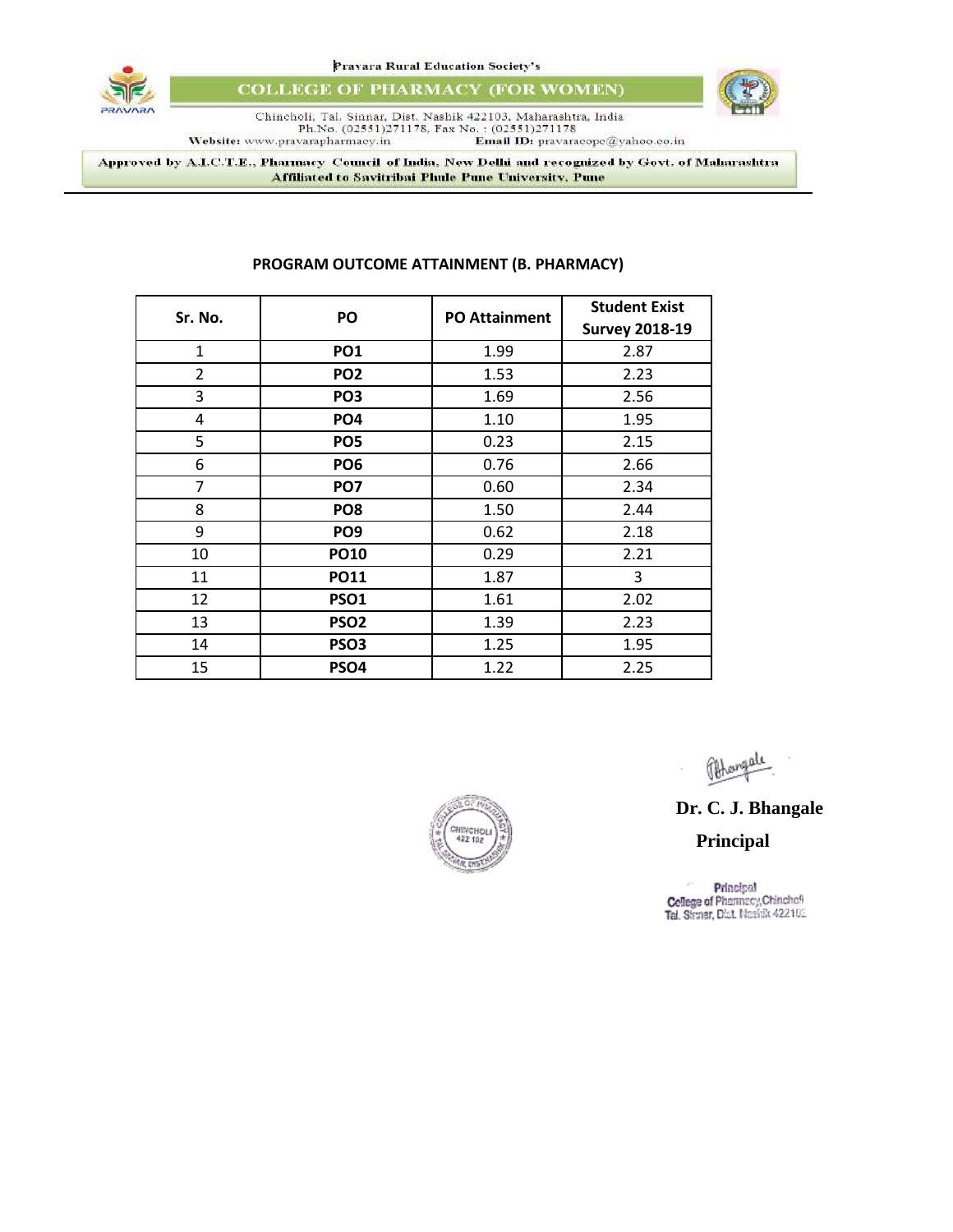

**COLLEGE OF PHARMACY (FOR WOMEN)** 



 $\begin{minipage}{0.9\textwidth} \begin{minipage}{0.9\textwidth} \begin{tabular}{p{0.8cm}} \textbf{Chineholi, Tal, Sinnar, Dist, Nashik 422103, Maharashtra, India \end{tabular} \end{minipage} \begin{minipage}{0.9\textwidth} \begin{minipage}{0.9\textwidth} \begin{tabular}{p{0.8cm}} \textbf{Ph.No.} \end{tabular} \end{minipage} \begin{minipage}{0.9\textwidth} \begin{tabular}{p{0.8cm}} \textbf{Chineboli, Ta.} \end{tabular} \end{minipage} \begin{minipage}{0.9\textwidth} \begin{tabular$ 

Approved by A.I.C.T.E., Pharmacy Council of India, New Delhi and recognized by Govt. of Maharashtra Affiliated to Savitribai Phule Pune University, Pune

| <b>COURSE OUTCOME ATTAINMENT (M. PHARMACY)</b> |                     |                                                    |        |                         |                   |
|------------------------------------------------|---------------------|----------------------------------------------------|--------|-------------------------|-------------------|
| Academic Year 2016-17 to Academic Year 2017-18 |                     |                                                    |        |                         |                   |
| Sr. No.                                        | <b>Course Name</b>  | <b>Average % of Students</b><br><b>Attained CO</b> | % Goal | <b>Attainment Level</b> | <b>Target Set</b> |
| $\mathbf{1}$                                   | AAT (T)             | 49.44                                              | 58.50  | <b>EE</b>               | 63.50             |
| $\mathbf{2}$                                   | AAT (P)             | 94.11                                              | 73.17  | EE                      | 78.17             |
| 3                                              | AQAT (T)            | 74.39                                              | 66.17  | <b>EE</b>               | 71.17             |
| 4                                              | AQAT (P)            | 58.11                                              | 74.67  | EE                      | 79.67             |
| 5                                              | DRA (T)             | 49.78                                              | 61.67  | EE                      | 66.67             |
| 6                                              | <b>PV (T)</b>       | 50.78                                              | 68.88  | EE                      | 73.88             |
| $\overline{7}$                                 | PV(P)               | 43.32                                              | 72.17  | <b>EE</b>               | 77.17             |
| 8                                              | <b>QP&amp;A (T)</b> | 49.78                                              | 73.50  | <b>EE</b>               | 78.50             |
| 9                                              | <b>RM (T)</b>       | 33.39                                              | 63.83  | EE                      | 68.33             |
| 10                                             | SPFT (T)            | 32.22                                              | 58.00  | EE                      | 63.00             |
| 11                                             | PPDO (T)            | 43.78                                              | 72.33  | EE                      | 78.33             |